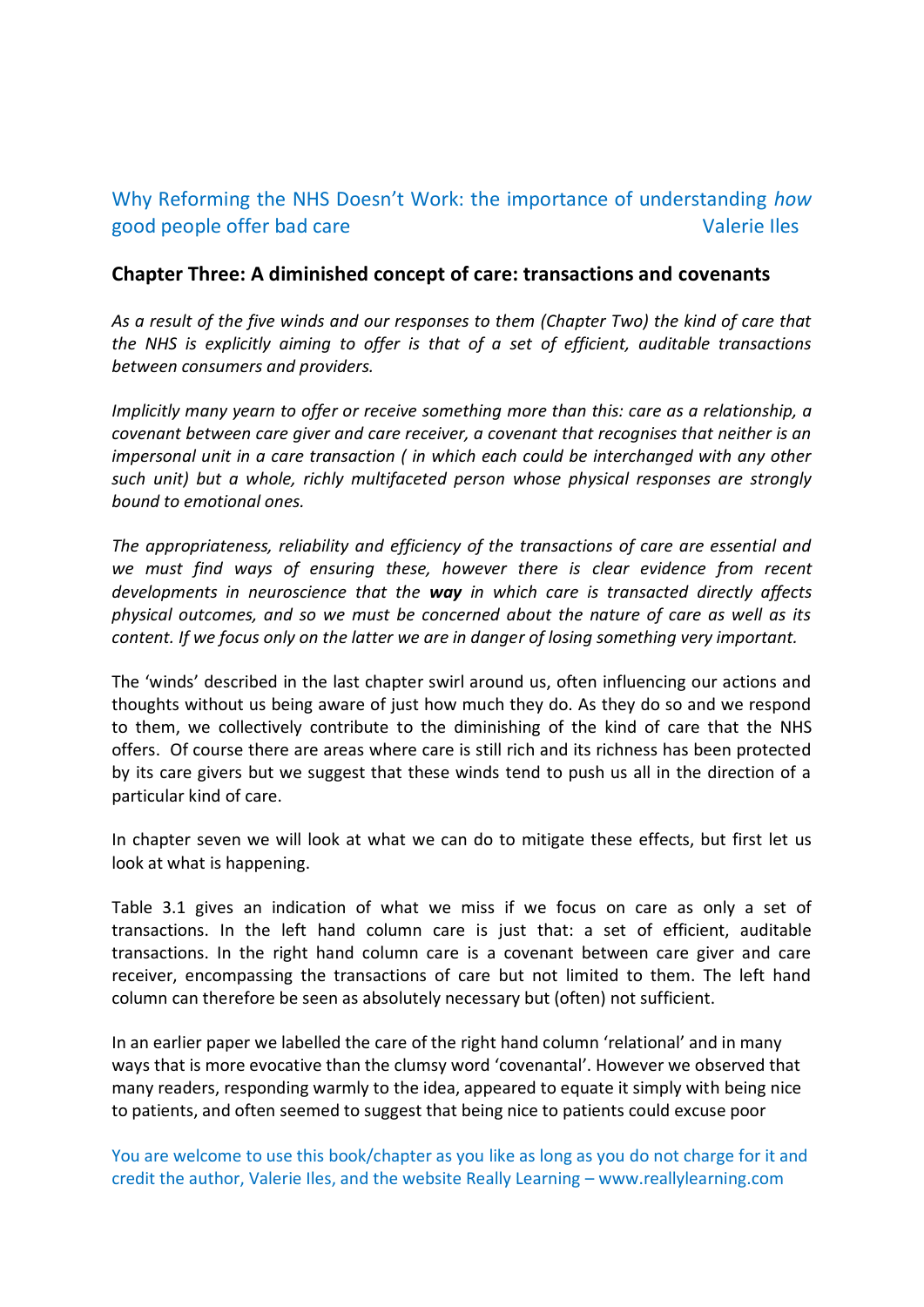| Table 3.1 |  |  |
|-----------|--|--|
|           |  |  |

| <b>Transactional care</b><br>Health care as a set of auditable transactions in<br>a market economy - patient as consumer,<br>professional as provider                                                                                                            | <b>Covenantal care</b><br>Health care with elements of the gift economy $-$<br>patient and professional are in covenantal<br>relationship                                                                               |  |  |
|------------------------------------------------------------------------------------------------------------------------------------------------------------------------------------------------------------------------------------------------------------------|-------------------------------------------------------------------------------------------------------------------------------------------------------------------------------------------------------------------------|--|--|
| Patient is cared for                                                                                                                                                                                                                                             | Patient is cared about as well as for                                                                                                                                                                                   |  |  |
| Professionals are seen as givers (or suppliers) of<br>services                                                                                                                                                                                                   | Professionals recognise that in their encounters<br>with patients they give and receive                                                                                                                                 |  |  |
| Focus on calculation and counting - this can be<br>seen as objective                                                                                                                                                                                             | Focus on thoughtful, purposeful judgement - this<br>is necessarily subjective but incorporates<br>objective measures and evidence                                                                                       |  |  |
| Predetermined protocols                                                                                                                                                                                                                                          | Emergent creativity which can include the use of<br>protocols                                                                                                                                                           |  |  |
| Discourse and hyperactivity                                                                                                                                                                                                                                      | Wisdom and silence in addition to discourse and<br>action                                                                                                                                                               |  |  |
| Explicit knowledge                                                                                                                                                                                                                                               | Tacit knowledge as well as explicit knowledge                                                                                                                                                                           |  |  |
| Reflection on facts and figures                                                                                                                                                                                                                                  | Reflection on feelings and ethics as well                                                                                                                                                                               |  |  |
| Focus on efficiency and effectiveness                                                                                                                                                                                                                            | Focus on the quality of the moment as well                                                                                                                                                                              |  |  |
| Dealing with the presenting problem                                                                                                                                                                                                                              | Keeping in mind the meaning of the encounter -<br>for both parties - while addressing the presenting<br>problem                                                                                                         |  |  |
| Competence is what is called for on the part of<br>the professional                                                                                                                                                                                              | The humanity of the professional is also called<br>upon                                                                                                                                                                 |  |  |
| Individuals have a relationship with the state<br>and with the market                                                                                                                                                                                            | Individuals have a relationship with the<br>community and with wider society                                                                                                                                            |  |  |
| Good policy ideas MUST degenerate as they are<br>translated at every level of the system into a<br>series of measurable, performance manageable<br>actions and objectives. The focus here is on<br>being able to demonstrate the policy has been<br>implemented. | Policy ideas can stay rich and be added to<br>creatively, so that solutions are responsive,<br>humane, practical, flexible, and adaptable.<br>Here the focus is on implementing the spirit and<br>intent of the policy. |  |  |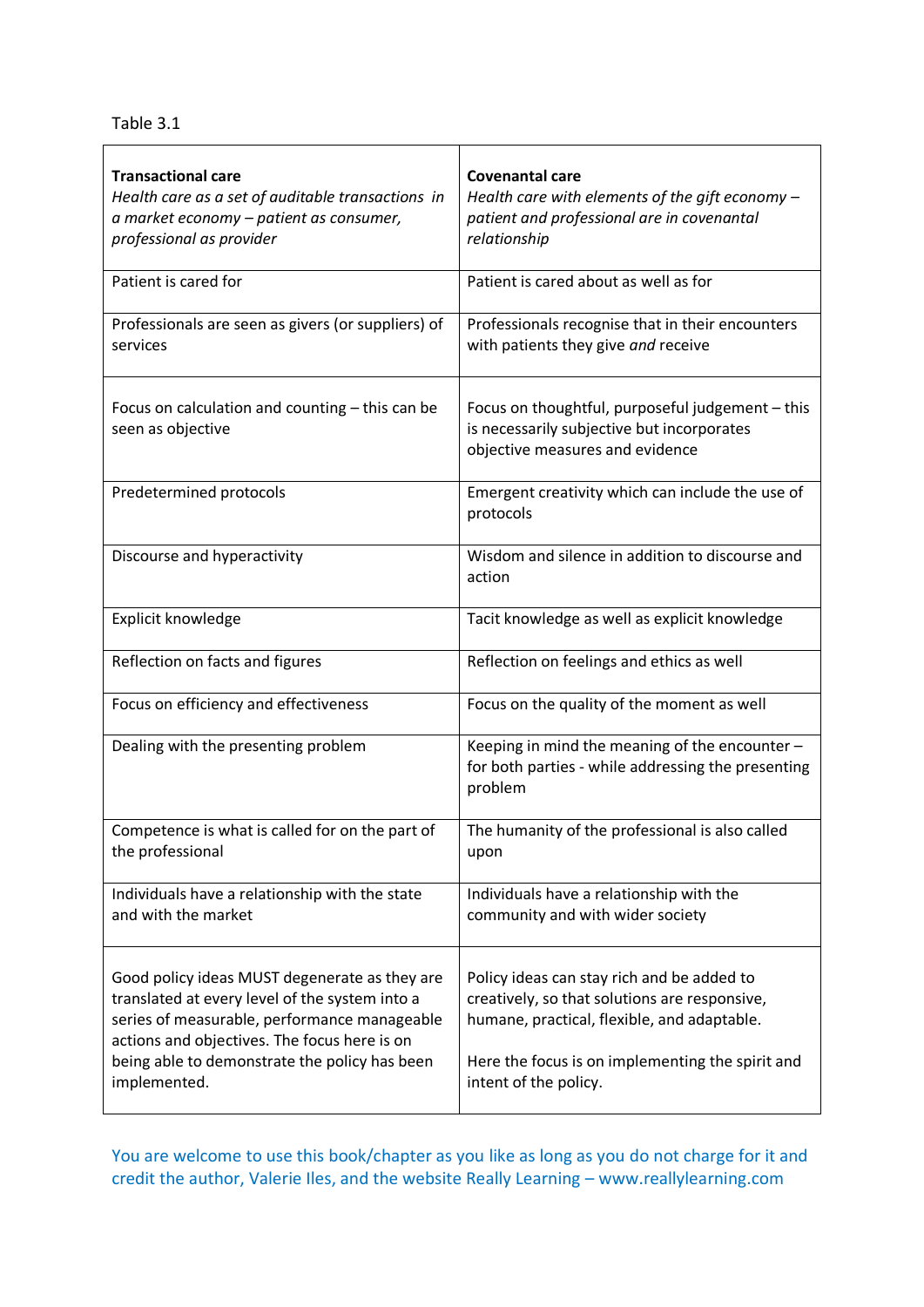transactions of care. So here we have used the word covenantal to encourage a more robust view of the relationship between care givers and receivers. We still like the term relational and welcome you to use it, but encourage you to see its rigour and richness.

Often when professionals look at this table they seize upon the right hand column as the kind of care they wish to give and protest that they are prevented from doing so by managerial emphasis on the left hand column instead. So it is worth emphasising that the learning set had little patience with this view, observing instead that currently the NHS is not offering either of these. It is not ensuring effective and efficient transactions, nor care as a covenant. However we understand how professionals feel like this.

One way of thinking about this is to imagine that the features listed in the left hand column are cherries and those in the right hand column are a cherry cake. In other words sometimes the left hand column will be enough, and when the right hand column is needed it always encompasses the left. Our point is that unless we change our responses to the five winds the left hand column is all that the system will offer. And in many cases it will not offer even that.

The covenantal approach of the right hand column can be envisaged through the metaphor of dancing: of being active, alive, creative, present, and taking some risk – but not too much – and holding the other, involving some uncertainty and requiring a degree of courage<sup>1</sup>.

Transactional care is an important part of the covenant and could be seen as steps in the dance. However because of the five winds, our responses to them and the vicious circles created as a result, the heavy emphasis on certain transactions of care makes them feel more like a march than dance steps.

The audit culture encourages emphasis on process not outcome, and on targets rather than on the core interaction between people. The transparency it lauds leads to increased litigation, which in turn privileges the reduction of risk over other factors when decisions are made. It increases the use of evidence based medicine, leading to a practice of 'one best way' thinking, which ignores the nature of evidence and more appropriate ways of using it, and reduces both patient and health care professional to units of production or walkers through an algorithm. Altogether this does feel like a march in which all are required to be in step, in time and facing the same direction.

-

 $1$  If we think about it for a moment we can see that covenantal care is important at every level in the system – between patient and professional, between professional and their organisation, at organisational level and between organisations and policy makers -and at all levels this dancing will involve uncertainty and courage. 'Inevitably people will get this wrong at times and thus there is a need for some litigation-free space in which people can be themselves, feel whole again, interact as whole people, then go back thoughtfully into the more transactional world again.' Paul Hodgkin, a member of the Learning Set.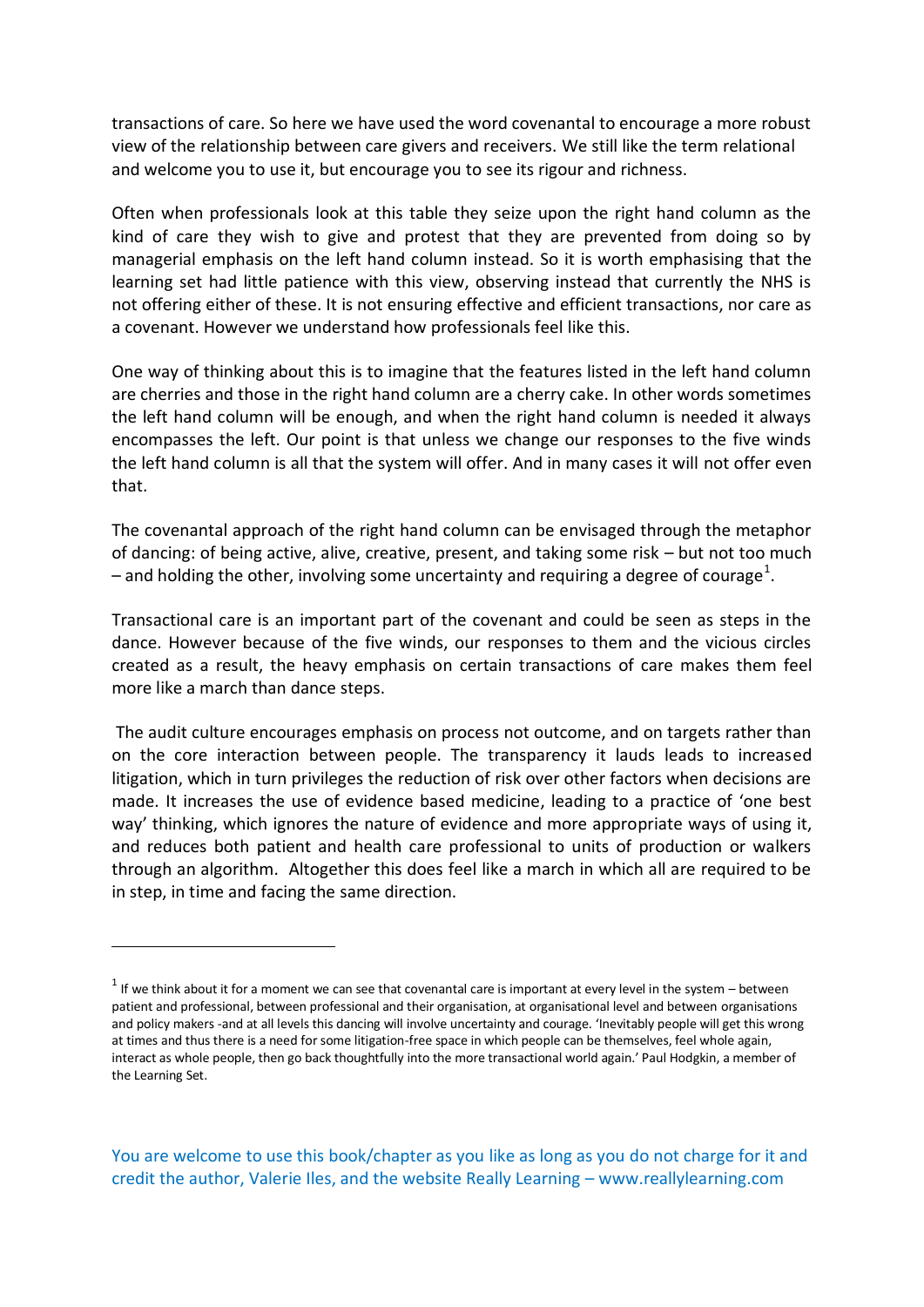To be fair to those insisting on improvements in transactional aspects there has never been pressure for a reduction in the covenant, and it is possible to offer both. However within the audit culture there has been no measurement and rewarding of the RH column, and unfortunately many of the professions have responded sulkily to the pressures for improvement in transactional care. They could instead have articulated a call for the covenantal. They could have insisted on both/and rather than either/or, but such a response is understandable in the circumstances and we will discuss it further in Chapter Four.

What is wanted and needed is a service that routinely offers excellent transactional care and also has the flexibility to offer a covenant of care when needed. This is such an important point it is worth saying again: it is not that well delivered transactional care is wrong, *it would be a huge improvement on the care that is currently provided.* There are times and circumstances when it would, on its own, be completely appropriate. An ailment that is causing only physical distress, which can be treated completely and straightforwardly and in a reasonable time frame, would be a good candidate. Where the patient is working and/or has family responsibilities, wants a ready resolution of the problem and has good support at home, then this may be all that they need. And it will, in all cases be wholly necessary, so we must ensure effective transactional care whether or not we want to enter a covenant of care.

However where the ailment is life threatening, or causes some long-term loss of function, or is causing the patient to worry, or is a mental illness, then the relational aspects are vital. Vital. They will themselves have an impact on the outcome<sup>2</sup>. So we can see them as an important part of the treatment. They will have an impact too, on both the patient and the professional and it is from this that HCPs have traditionally derived so much satisfaction.

## **So what** *is* **happening to care?**

<u>.</u>

Pressure to improve the transactional aspects of care, combined with natural levels of anxiety, is leading to a withdrawing of care as a covenant between care giver and care receiver. This feels so uncomfortable to health care professionals that they respond badly to the exhortations to improve transactional aspects and care gets stuck – poor both transactionally and covenantally. This happens at all levels in the system and results in stories of patients feeling (and being) emotionally abandoned by care staff; in stories of staff feeling (and being) bullied by their managers; and in stories of Boards feeling (and being) bullied by the NHS management hierarchy.

<sup>2</sup> See for example Matt Grist's [2010] *Changing the Subject: How new ways of thinking about human behaviour might change politics, policy and practice* RSA London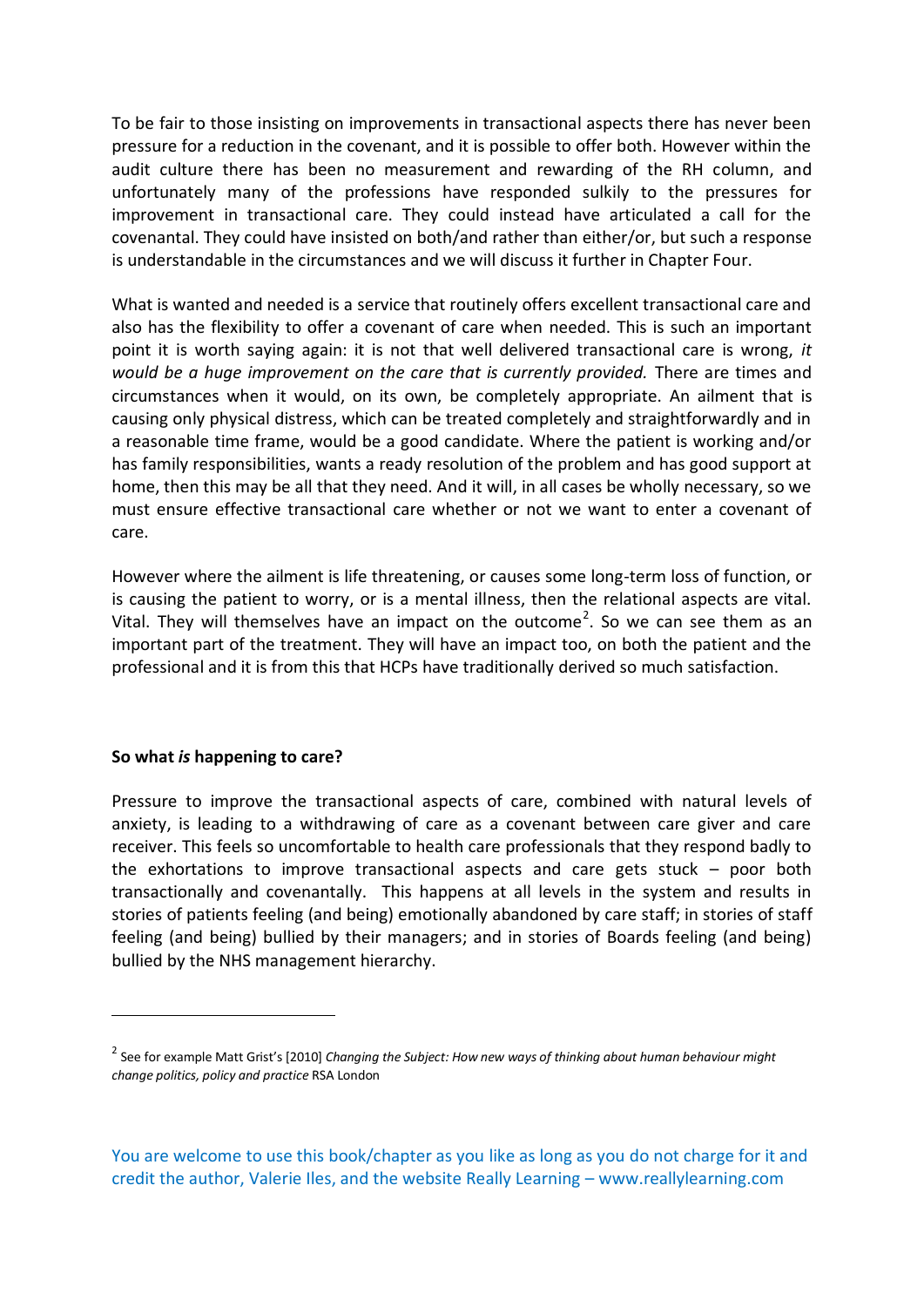To the patient this can feel as though no one is taking responsibility, not carrying responsibility for the quality of the care provided, and in the learning set we heard many examples that illustrate this.

See how you respond to the following vignettes:

*I've come to see you about two things doctor' explained the patient as she sat down. 'Well there's only time to deal with one today, you can make another appointment to talk about the other, which do you think is the more important?' responded the GP.* 

*Two cancer patients sitting in the chemotherapy centre at their local hospital were chatting to each other and bemoaning the discomfort of the chairs and the length of the wait. 'Oh you are quite wrong' a passing nurse told them. 'Our last survey showed that we offer an excellent service'.*

*An elderly woman has been in a ward in an acute Trust for 7 days; during that time she has had no rehabilitation after the fall that took her into A & E, she hasn't been moved out of bed and now has a deep and painful pressure sore on her heel. She has been catheterized because there were not enough staff on to ensure she could be taken to the toilet.*

*An elderly man, frightened and anxious by his wife of 48 years being in A & E following a massive stroke standing, panicking in the car park as he can't find the change for the parking meter.*

Examples such as these are not uncommon in conversations in the non-health care world, at coffee breaks or at dinner parties, and people who are not health care professionals respond with irritation, amusement or even fury.

Give them to HCPs and managers, however, and their response is explanation: that GPs have only 10 minute appointments, or that control of infection staff will have insisted on no upholstery on seats in an area with patients who are immunologically compromised or that there are staff shortages or that the hospital needs the income from the car parking.

But we can't pretend that this is good *care*. It does not feel caring to those receiving it and it is not the care, either, that professionals want to offer. Giving and receiving care like this is miserable for everyone. But this is the way care is going, and it is worth remembering that it will not stay at the level of care we see today, because of the vicious circles described in the last chapter we can expect care to become more impoverished and unsatisfying even as it becomes more expensive.

Does this matter? Without thinking further into this future, focusing only on today, as a learning set we were struck by just how many people from completely different walks of life have recognised the picture we painted in our report: vicars, teachers, leaders of sheltered